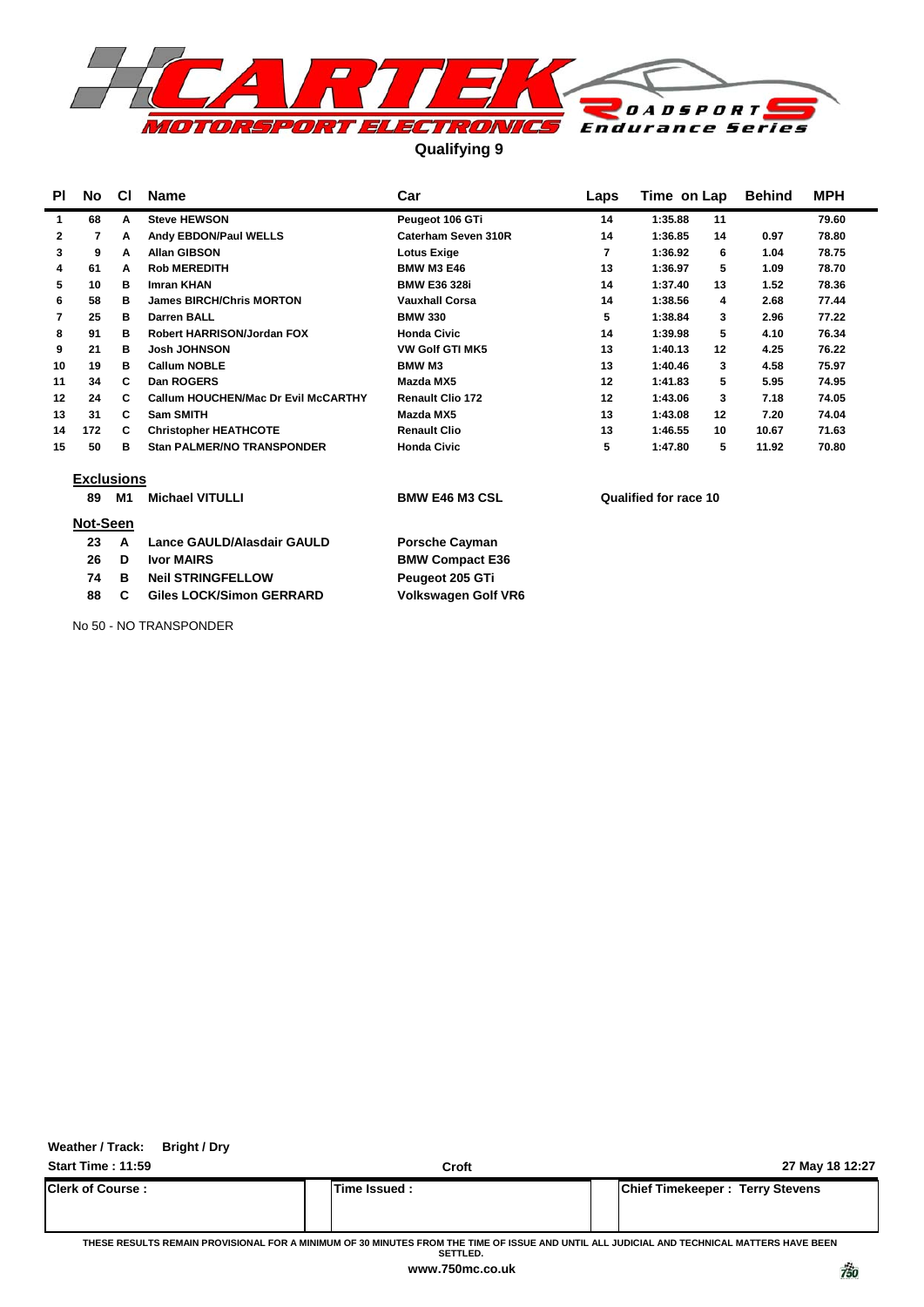## **Cartek Roadsports Series**

| LAP TIMES - Qualifying 9 |  |  |
|--------------------------|--|--|
|--------------------------|--|--|

| $\overline{7}$ |     | <b>Andy EBDON</b>                                                                                     |                                                 |                                     |                     |                                                                                 |                            |                |                         |             |                   |
|----------------|-----|-------------------------------------------------------------------------------------------------------|-------------------------------------------------|-------------------------------------|---------------------|---------------------------------------------------------------------------------|----------------------------|----------------|-------------------------|-------------|-------------------|
|                | Lap | $\sim$ $\sim$ 1.                                                                                      |                                                 | $2 \t 3 \t 4$                       |                     | $5 \t\t 6 \t\t 7$                                                               |                            |                | 8                       | 9           | 10                |
|                |     | $1 \quad 1:42.68$                                                                                     | 1:45.42                                         | 1:39.55                             | 1:39.89             | 1:38.35                                                                         |                            |                |                         | 2:01.31     | 1:37.92           |
|                |     | 11  1:38.76                                                                                           |                                                 | 1:37.63  1:36.98                    | 1:36.85             |                                                                                 |                            |                |                         |             |                   |
| 9              |     | <b>Allan GIBSON</b>                                                                                   |                                                 |                                     |                     |                                                                                 |                            |                |                         |             |                   |
|                | Lap | $\sim$ 1                                                                                              | $2^{\circ}$                                     | $\sim$ 3                            | $\sim$ 4            | 5 <sub>5</sub>                                                                  | $\overline{\phantom{a}}$ 6 | $\overline{7}$ | 8                       | 9           | 10 <sup>°</sup>   |
|                |     | 1 2:16.48                                                                                             |                                                 |                                     |                     | 1:37.69  1:39.07  1:37.39  1:37.11  1:36.92  1:54.94                            |                            |                |                         |             |                   |
| 10             |     | <b>Imran KHAN</b>                                                                                     |                                                 |                                     |                     |                                                                                 |                            |                |                         |             |                   |
|                | Lap | $\sim$ 1                                                                                              | $\overline{\mathbf{2}}$                         |                                     |                     | 3 4 5 6 7                                                                       |                            |                | 8                       | $9^{\circ}$ | 10                |
|                |     | 1 2:19.41                                                                                             | 1:46.30                                         | 1:39.13                             |                     | 1:38.10  1:37.71  1:57.42  2:03.86  2:12.03  1:59.64                            |                            |                |                         |             | 1:46.97           |
|                |     | 11  1:39.68                                                                                           | 1:37.76                                         | 1:37.40                             | 2:02.08             |                                                                                 |                            |                |                         |             |                   |
| 19             |     | <b>Callum NOBLE</b>                                                                                   |                                                 |                                     |                     |                                                                                 |                            |                |                         |             |                   |
|                |     | Lap 1 2 3 4                                                                                           |                                                 |                                     |                     |                                                                                 | $5 \t\t 6 \t\t 7$          |                | $8 -$                   |             | $9 \t 10$         |
|                |     |                                                                                                       | 1:43.93                                         | 1:40.46                             |                     | 1:41.28  1:41.82  1:42.52  1:41.55  2:43.58                                     |                            |                |                         | 2:26.53     | 3:57.76           |
|                | 11  |                                                                                                       |                                                 | 1:41.85                             |                     |                                                                                 |                            |                |                         |             |                   |
| 21             |     | <b>Josh JOHNSON</b>                                                                                   |                                                 |                                     |                     |                                                                                 |                            |                |                         |             |                   |
|                | Lap | $1 \qquad 2 \qquad 3 \qquad 4 \qquad 5 \qquad 6 \qquad 7$                                             |                                                 |                                     |                     |                                                                                 |                            |                | $8 -$                   | $9^{\circ}$ | $\blacksquare$ 10 |
|                |     | 12:17.52                                                                                              | 1:41.37                                         | 1:41.35                             |                     | 1:41.25  1:42.41  1:41.33  1:53.28  4:36.18  1:43.08                            |                            |                |                         |             | 1:41.32           |
|                | 11  | 1:40.97                                                                                               | 1:40.13                                         | 1:42.73                             |                     |                                                                                 |                            |                |                         |             |                   |
| 24             |     | <b>Callum HOUCHEN</b>                                                                                 |                                                 |                                     |                     |                                                                                 |                            |                |                         |             |                   |
|                |     | Lap $1$ 2                                                                                             |                                                 | $\overline{\mathbf{3}}$             | $\sim$ 4 and $\sim$ |                                                                                 | $5 \t\t 6$                 | $\mathbf{7}$   | 8                       | 9           | $-10$             |
|                |     | 12:18.60                                                                                              | 1:43.58                                         | 1:43.06                             |                     |                                                                                 |                            |                | 3:02.18 2:34.73 2:14.56 | 1:50.18     | 1:47.25           |
|                |     | 11 4:12.23                                                                                            | 1:59.46                                         |                                     |                     |                                                                                 |                            |                |                         |             |                   |
| 25             |     | <b>Darren BALL</b>                                                                                    |                                                 |                                     |                     |                                                                                 |                            |                |                         |             |                   |
|                |     | $Lap$ 1                                                                                               |                                                 | $2 \t 3$                            | 4                   | 5 <sub>5</sub>                                                                  | $\overline{\phantom{a}}$ 6 | $7 -$          | 8                       | 9           | 10                |
|                |     | 12:28.54                                                                                              |                                                 | 1:40.11  1:38.84  1:40.22  12:38.19 |                     |                                                                                 |                            |                |                         |             |                   |
| 31             |     | <b>Sam SMITH</b>                                                                                      |                                                 |                                     |                     |                                                                                 |                            |                |                         |             |                   |
|                | Lap | $\sim$ $\sim$ 1                                                                                       | $\overline{\mathbf{2}}$ $\overline{\mathbf{3}}$ |                                     |                     | 4 5 6 7 8 9 10                                                                  |                            |                |                         |             |                   |
|                |     | 1   1:50.29   1:43.81   1:43.51   1:43.57   1:44.43   1:43.63   1:43.61   3:59.65   1:55.50   1:43.17 |                                                 |                                     |                     |                                                                                 |                            |                |                         |             |                   |
|                |     | 11  1:43.36  1:43.08  1:44.03                                                                         |                                                 |                                     |                     |                                                                                 |                            |                |                         |             |                   |
| 34             |     | <b>Dan ROGERS</b>                                                                                     |                                                 |                                     |                     |                                                                                 |                            |                |                         |             |                   |
|                | Lap | 1 2 3 4 5 6 7 8 9 10                                                                                  |                                                 |                                     |                     |                                                                                 |                            |                |                         |             |                   |
|                |     | 1 2:16.68                                                                                             |                                                 |                                     |                     | 1:45.14  1:44.71  1:44.87  1:41.83  1:47.43  5:28.56  1:56.00  1:42.41  1:42.96 |                            |                |                         |             |                   |
|                |     | 11  1:43.69  1:42.46                                                                                  |                                                 |                                     |                     |                                                                                 |                            |                |                         |             |                   |
| 50             |     | <b>Stan PALMER</b>                                                                                    |                                                 |                                     |                     |                                                                                 |                            |                |                         |             |                   |
|                |     | Lap 1 2 3 4 5 6 7 8                                                                                   |                                                 |                                     |                     |                                                                                 |                            |                |                         | 9           | $-10$             |
|                |     | 1   19:04.47   1:50.58   1:51.78   1:49.34   1:47.80                                                  |                                                 |                                     |                     |                                                                                 |                            |                |                         |             |                   |
| 58             |     | <b>James BIRCH</b>                                                                                    |                                                 |                                     |                     |                                                                                 |                            |                |                         |             |                   |
|                | Lap | 1 2 3 4 5 6 7 8 9 10                                                                                  |                                                 |                                     |                     |                                                                                 |                            |                |                         |             |                   |
|                |     | 1 2:01.98 1:41.92 1:40.13                                                                             |                                                 |                                     |                     | 1:38.56  1:39.02  1:39.18  3:40.51  2:05.25  1:43.47  1:40.53                   |                            |                |                         |             |                   |
|                |     | 11   1:39.95                                                                                          |                                                 | 1:39.44  1:39.67                    | 1:38.77             |                                                                                 |                            |                |                         |             |                   |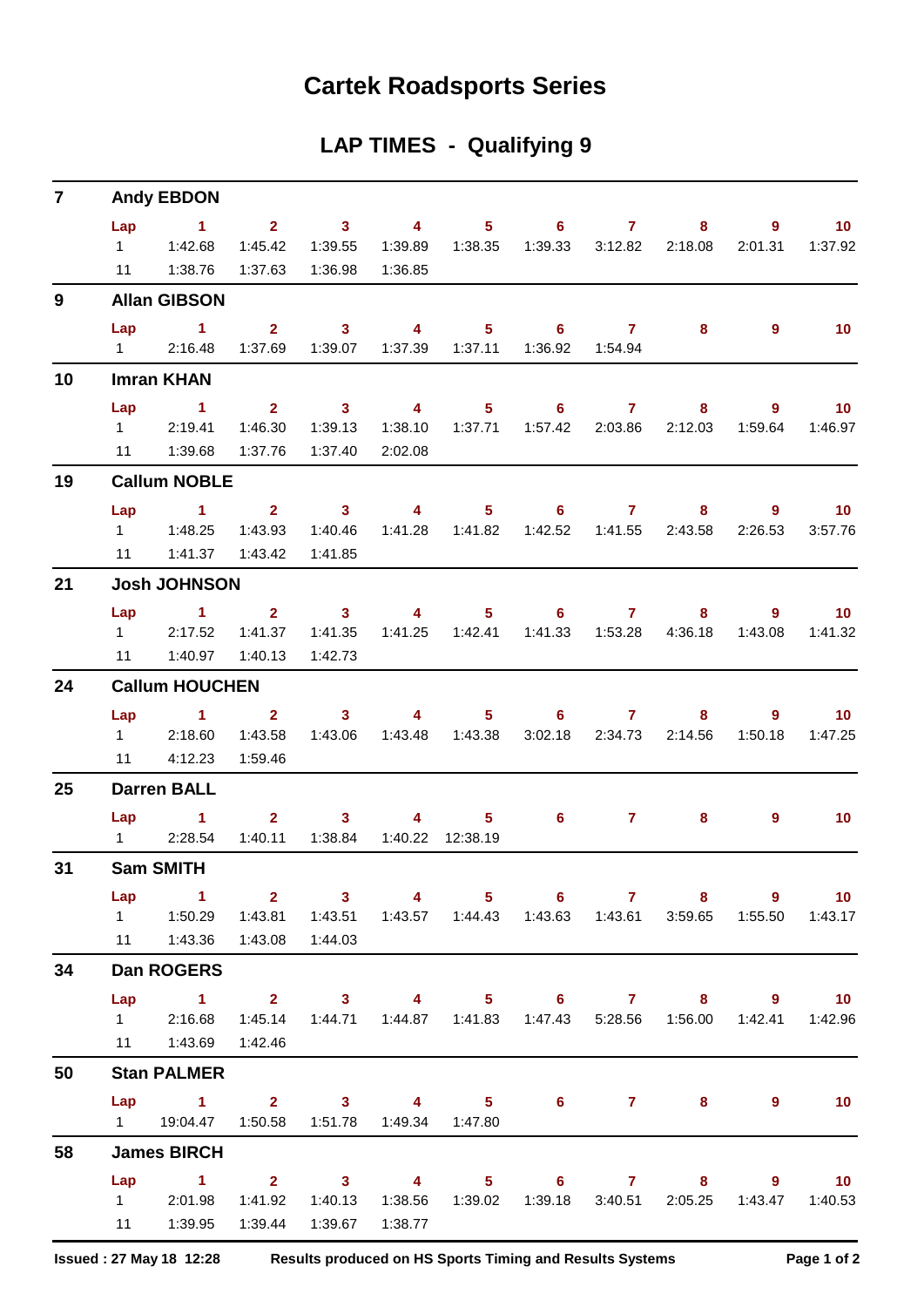| 61  | <b>Rob MEREDITH</b> |                              |                |                         |         |         |         |         |         |         |                 |  |  |  |  |
|-----|---------------------|------------------------------|----------------|-------------------------|---------|---------|---------|---------|---------|---------|-----------------|--|--|--|--|
|     | Lap                 | 1                            | $\overline{2}$ | $\mathbf{3}$            | 4       | 5       | 6       | 7       | 8       | 9       | 10 <sup>°</sup> |  |  |  |  |
|     | $\mathbf{1}$        | 1:49.73                      | 1:40.69        | 1:37.23                 | 1:37.15 | 1:36.97 | 1:37.18 | 1:37.18 | 2:09.19 | 3:28.13 | 1:52.93         |  |  |  |  |
|     | 11                  | 1:38.39                      | 2:45.03        | 1:49.54                 |         |         |         |         |         |         |                 |  |  |  |  |
| 68  |                     | <b>Steve HEWSON</b>          |                |                         |         |         |         |         |         |         |                 |  |  |  |  |
|     | Lap                 | 1.                           | $\overline{2}$ | $\mathbf{3}$            | 4       | 5       | 6       | 7       | 8       | 9       | 10 <sup>°</sup> |  |  |  |  |
|     | $\mathbf{1}$        | 2:12.63                      | 1:40.80        | 1:37.81                 | 1:37.51 | 1:37.19 | 1:36.76 | 1:37.36 | 2:44.91 | 2:15.27 | 1:36.94         |  |  |  |  |
|     | 11                  | 1:35.88                      | 1:37.09        | 1:40.90                 | 1:56.54 |         |         |         |         |         |                 |  |  |  |  |
| 89  |                     | <b>Michael VITULLI</b>       |                |                         |         |         |         |         |         |         |                 |  |  |  |  |
|     | Lap                 | 1                            | $\overline{2}$ | $\mathbf{3}$            | 4       | 5       | 6       | 7       | 8       | 9       | 10              |  |  |  |  |
|     | $\mathbf 1$         | 4:27.80                      | 1:38.79        | 1:36.78                 | 1:47.07 |         |         |         |         |         |                 |  |  |  |  |
| 91  |                     | <b>Robert HARRISON</b>       |                |                         |         |         |         |         |         |         |                 |  |  |  |  |
|     | Lap                 | 1                            | $\overline{2}$ | $\overline{\mathbf{3}}$ | 4       | 5       | 6       | 7       | 8       | 9       | 10 <sup>°</sup> |  |  |  |  |
|     | $\mathbf{1}$        | 2:07.83                      | 1:42.42        | 1:40.23                 | 1:41.57 | 1:39.98 | 1:40.01 | 2:36.12 | 2:21.29 | 1:58.18 | 1:44.62         |  |  |  |  |
|     | 11                  | 1:44.40                      | 1:47.59        | 1:44.34                 | 1:43.52 |         |         |         |         |         |                 |  |  |  |  |
| 172 |                     | <b>Christopher HEATHCOTE</b> |                |                         |         |         |         |         |         |         |                 |  |  |  |  |
|     | Lap                 | 1                            | $\overline{2}$ | 3                       | 4       | 5       | 6       | 7       | 8       | 9       | 10 <sup>°</sup> |  |  |  |  |
|     | $\mathbf{1}$        | 2:17.65                      | 1:53.62        | 1:49.44                 | 1:49.39 | 1:48.40 | 1:48.86 | 4:03.70 | 2:11.29 | 1:47.57 | 1:46.55         |  |  |  |  |
|     | 11                  | 1:46.69                      | 1:47.41        | 1:47.76                 |         |         |         |         |         |         |                 |  |  |  |  |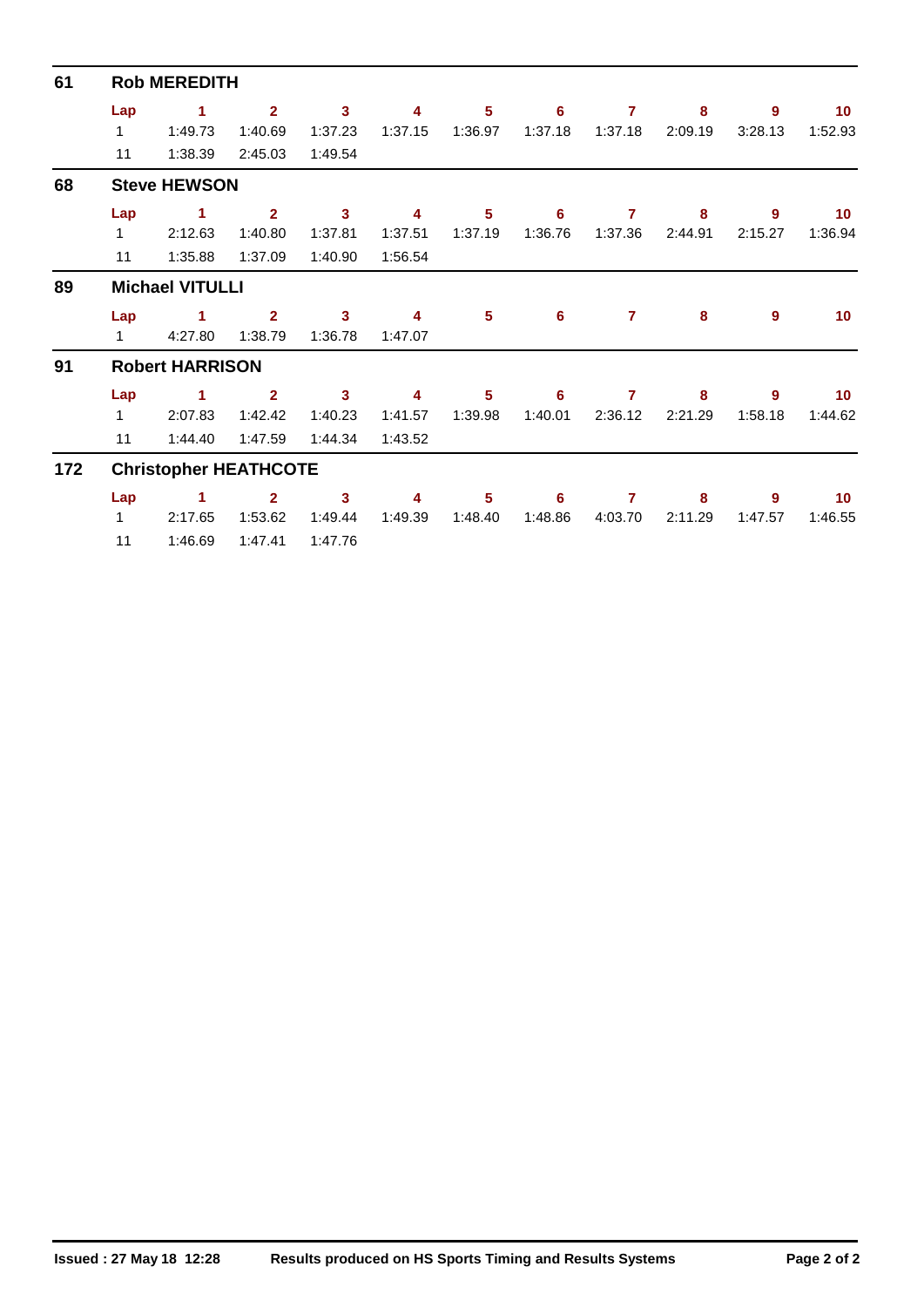### CE GRI  ${\rm RA}$  $\blacksquare$  $\left($

**Race 16**

### **Cartek Roadsports Series**

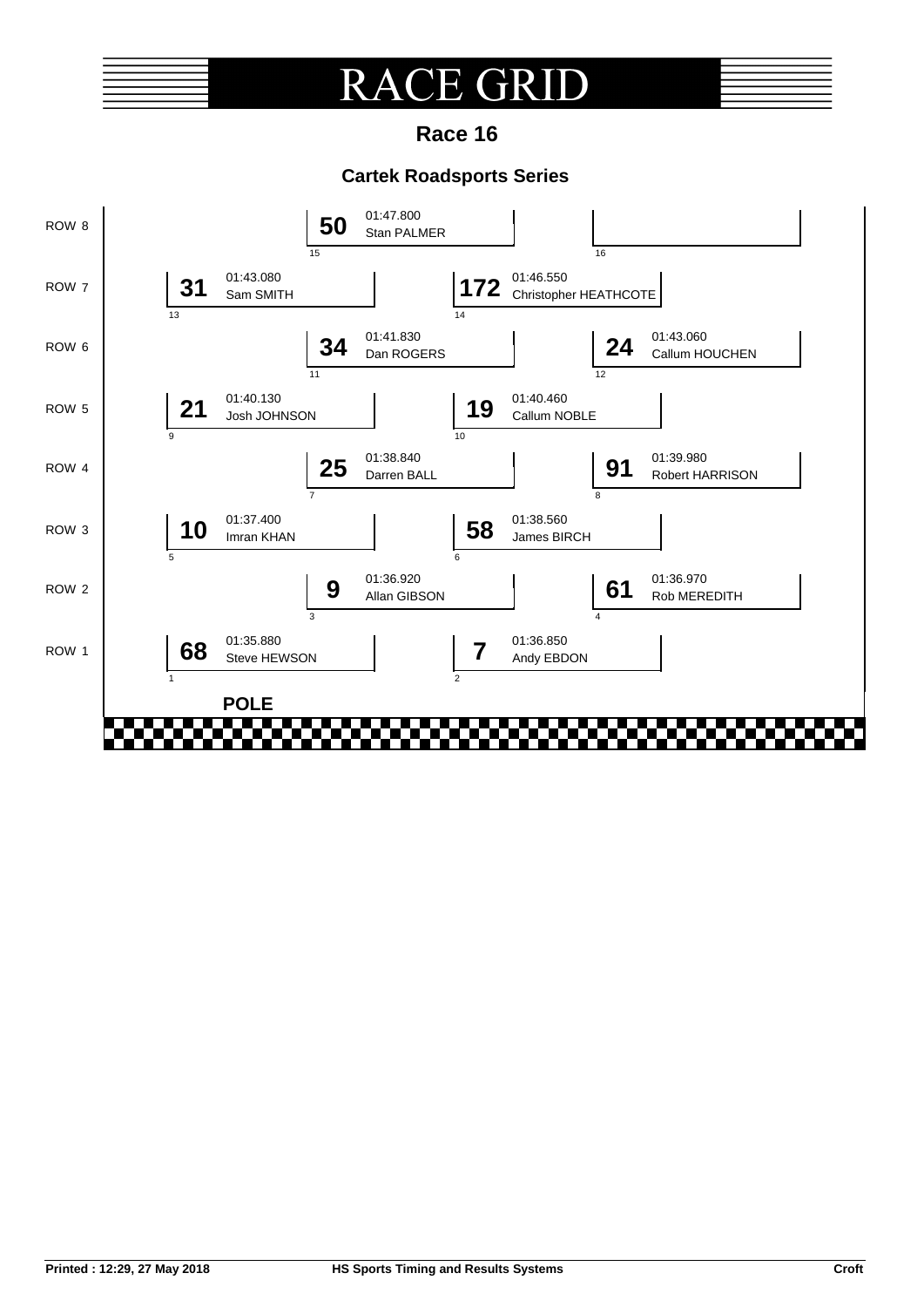

### **Provisional Results - Race 16**

| <b>PI</b> | No                    | СI | <b>Name</b>                                          | Car                     | Laps | Time     | <b>Behind MPH</b> | Best Lap on MPH |                |           |
|-----------|-----------------------|----|------------------------------------------------------|-------------------------|------|----------|-------------------|-----------------|----------------|-----------|
| 1         | 7                     | A  | <b>Andy EBDON/Paul WELLS</b>                         | Caterham Seven 310R     | 27   | 45:48.87 |                   | 74.96 1:36.92   | 17             | 78.75     |
| 2         | 10                    | в  | <b>Imran KHAN</b>                                    | <b>BMW E36 328i</b>     | 27   | 45:54.53 | 5.66              | 74.81 1:37.61   | 4              | 78.19     |
| 3         | 9                     | А  | <b>Allan GIBSON</b>                                  | <b>Lotus Exige</b>      | 27   | 45:58.90 | 10.03             | 74.69 1:37.17   | 2              | 78.54     |
| 4         | 58                    | в  | <b>James BIRCH/Chris MORTON</b>                      | <b>Vauxhall Corsa</b>   | 27   | 46:03.07 | 14.20             | 74.58 1:37.69   | 6              | 78.12     |
| 5         | 25                    | в  | <b>Darren BALL</b>                                   | <b>BMW 330</b>          | 27   | 47:12.70 | 1:23.83           | 72.74 1:39.09   | 5.             | 77.02     |
| 6         | 21                    | в  | <b>Josh JOHNSON</b>                                  | <b>VW Golf GTI MK5</b>  | 27   | 47:20.06 | 1:31.19           | 72.56 1:39.03   | 24             | 77.07     |
| 7         | 19                    | в  | <b>Callum NOBLE</b>                                  | <b>BMW M3</b>           | 26   | 46:23.60 | 1 Lap             | 71.29 1:40.29   | $\mathbf{2}$   | 76.10     |
| 8         | 31                    | C. | <b>Sam SMITH</b>                                     | Mazda MX5               | 26   | 46:37.60 | 1 Lap             | 70.93 1:43.51   | 21             | 73.73     |
| 9         | 34                    | C  | Dan ROGERS                                           | Mazda MX5               | 26   | 46:44.09 | 1 Lap             | 70.77 1:42.95   | 4              | 74.13     |
| 10        | 61                    | A  | <b>Rob MEREDITH</b>                                  | <b>BMW M3 E46</b>       | 26   | 46:52.72 | 1 Lap             | 70.55 1:36.88   | 3.             | 78.78     |
| 11        | 172                   | C  | <b>Christopher HEATHCOTE</b>                         | <b>Renault Clio</b>     | 25   | 46:14.86 | 2 Laps            | 68.76 1:45.32   | $\overline{7}$ | 72.46     |
|           | <b>Not-Classified</b> |    |                                                      |                         |      |          |                   |                 |                |           |
|           | 68                    | A  | <b>Steve HEWSON</b>                                  | Peugeot 106 GTi         | 23   | 39:16.99 | <b>DNF</b>        | 74.47 1:37.09   | 4              | 78.61     |
|           | 24                    | С  | <b>Callum HOUCHEN/Mac Dr Evil</b><br><b>McCARTHY</b> | <b>Renault Clio 172</b> | 17   | 31:04.98 | <b>DNF</b>        | 69.57 1:43.14   | 5.             | 74.00     |
|           | 91                    | в  | <b>Robert HARRISON/Jordan FOX</b>                    | <b>Honda Civic</b>      | 16   | 28:51.20 | <b>DNF</b>        | 70.54 1:40.25   | 15             | 76.13     |
|           | 50                    | в  | <b>Stan PALMER/NO</b><br><b>TRANSPONDER</b>          | <b>Honda Civic</b>      | 15   | 28:58.17 | <b>DNF</b>        | 65.86 1:42.83   | 9              | 74.22     |
|           | <b>Fastest Lap</b>    |    |                                                      |                         |      |          |                   |                 |                |           |
|           | 61                    | A  | <b>Rob MEREDITH</b>                                  | <b>BMW M3 E46</b>       |      |          |                   | 1:36.88         | 3              | 78.78 Rec |
|           | 10                    | в  | <b>Imran KHAN</b>                                    | <b>BMW E36 328i</b>     |      |          |                   | 1:37.61         | 4              | 78.19 Rec |
|           | 34                    | C  | Dan ROGERS                                           | <b>Mazda MX5</b>        |      |          |                   | 1:42.95         | 4              | 74.13 Rec |
|           |                       |    |                                                      |                         |      |          |                   |                 |                |           |

No 19 & 21 - 5s penalty - track limits

**Weather / Track:** Bright / Dry

| <b>Start Time: 15:36</b> | Croft              | 27 May 18 16:29                        |
|--------------------------|--------------------|----------------------------------------|
| <b>Clerk of Course:</b>  | <b>Time Issued</b> | <b>Chief Timekeeper: Terry Stevens</b> |

**THESE RESULTS REMAIN PROVISIONAL FOR A MINIMUM OF 30 MINUTES FROM THE TIME OF ISSUE AND UNTIL ALL JUDICIAL AND TECHNICAL MATTERS HAVE BEEN SETTLED.**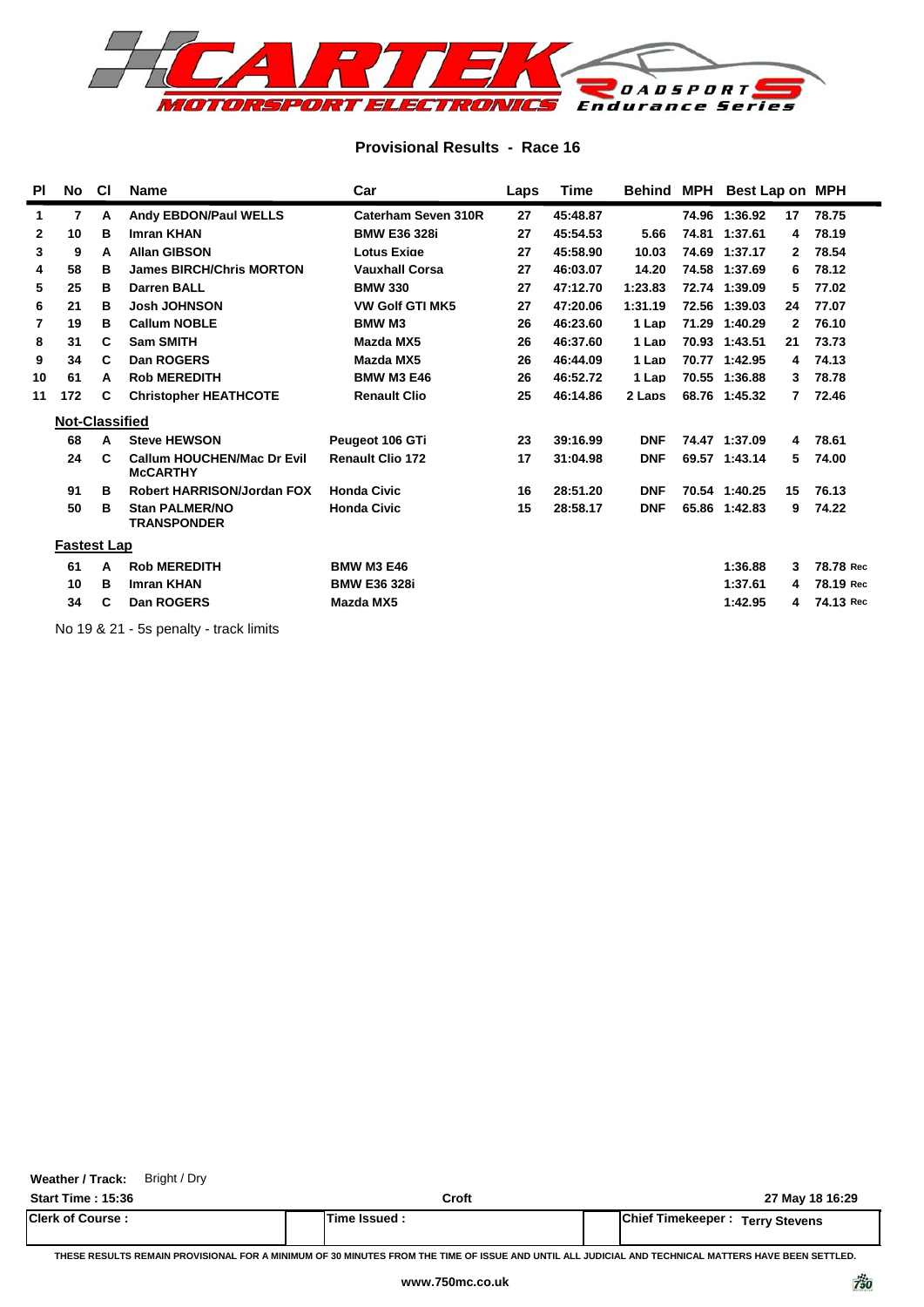# Lap Chart Cartek Roadsports Series - Race 16

|     | Lap 1       |    | Lap 2         |     | Lap 3         |     | Lap 4       |     | Lap 5         |     | Lap 6          |     | Lap 7          |     | Lap 8          |    | Lap 9          |     | Lap <sub>10</sub> |
|-----|-------------|----|---------------|-----|---------------|-----|-------------|-----|---------------|-----|----------------|-----|----------------|-----|----------------|----|----------------|-----|-------------------|
| No. | Time        | No | Time          | No. | Time          | No. | Time        | No. | Time          | No. | Time           | No. | Time           | No. | Time           | No | Time           | No. | Time              |
|     | 9 1:43.80   | 9  | 3:20.97       | 9.  | 4:58.78       | 9   | 6:36.31     |     | 68 8.14.72    | 68  | 9:53.23        |     | 68 11:31.98    |     | 68 13:10.29    |    | 68 14:48.39    |     | 9 16:28.39        |
| 68  | 1:44.80     | 68 | 3:22.15       | 68  | 4:59.56       | 68  | 6:36.65     | 9   | 8:15.71       |     | 9 9:54.41      |     | 9 11:32.17     |     | 9 13:10.86     | 9  | 14:49.05       |     | 7 16:29.53        |
|     | 7 1:45.51   |    | 3:23.07       |     | 5:00.95       | 7   | 6:39.51     | 7   | 8:17.92       |     | 7 9:55.45      |     | 7 11:33.21     |     | 7 13:11.73     |    | 7 14:49.81     |     | 10 16:30.29       |
|     | 10 1:46.82  | 10 | 3:24.93       |     | 10 5:02.81    | 10  | 6:40.42     |     | 10 8:19.32    |     | 10 9:57.51     |     | 10 11:35.25    |     | 10 13:13.51    |    | 10 14:51.52    |     | 58 16:33.09       |
|     | 58 1:47.25  | 58 | 3:25.92       | 58  | 5:04.39       | 58  | 6:42.58     | 58  | 8:20.69       | 58  | 9:58.38        |     | 58 11:36.82    |     | 58 13:15.37    |    | 58 14:54.14    |     | 25 16:45.95       |
|     | 25 1:48.35  |    | 25 3:27.57    | 25  | 5:07.21       | 25  | 6:46.57     |     | 25 8:25.66    |     | 25 10:05.42    |     | 25 11:45.79    |     | 25 13:26.18    |    | 25 15:06.09    |     | 21 16:52.28       |
|     | 21 1:48.81  | 21 | 3:27.87       |     | 21 5:07.57    | 21  | 6:46.91     |     | 21 8:25.95    |     | 21 10:09.84    |     | 21 11:50.41    |     | 21 13:30.94    |    | 21 15:11.80    |     | 19 17:04.89       |
|     | 19 1:49.85  |    | 19 3:30.14    |     | 19 5:10.75    | 19  | 6:51.97     |     | 19 8:34.29    |     | 19 10:17.16    |     | 19 11:59.28    |     | 19 13:41.19    |    | 19 15:22.97    |     | 91 17:24.64       |
|     | 24 1:51.92  |    | 24 3:35.44    |     | 24 5:18.85    | 24  | 7:02.41     |     | 24 8:45.55    |     | 24 10:29.08    |     | 24 12:14.07    |     | 24 13:58.41    |    | 91 15:41.87    |     | 24 17:26.30       |
|     | 34 1:53.18  | 91 | 3:36.64       | 91  | 5:19.23       | 91  | 7:03.04     | 91  | 8:46.03       |     | 91 10:30.03    |     | 91 12:14.72    |     | 91 13:59.09    |    | 24 15:42.92    |     | 31 17:32.88       |
|     | 91 1:53.92  |    | 34 3:36.94    | 34  | 5:20.98       | 34  | 7:03.93     | 34  | 8.46.99       |     | 34 10:30.41    |     | 34 12:15.55    |     | 34 13:59.81    |    | 34 15:43.81    |     | 50 17:36.93       |
|     | 31 1:54.34  | 31 | 3:38.24       |     | 31 5:21.87    | 31  | 7:06.08     |     | 31 8:50.26    |     | 31 10:34.31    |     | 31 12:18.87    |     | 31 14:03.85    |    | 31 15:47.77    |     | 68 17:38.93       |
|     | 50 1:56.63  |    | 50 3:40.75    |     | 50 5:26.47    | 50  | 7:11.10     |     | 50 8.56.42    |     | 50 10:41.25    |     | 50 12:26.67    |     | 50 14:10.17    |    | 50 15:53.00    |     | 61 17:43.90 *1    |
|     | 172 1:57.97 |    | 172 3:44.27   |     | 172 5:30.08   |     | 172 7:15.89 |     | 172 9:01.50   |     | 172 10:47.28   |     | 172 12:32.60   |     | 172 14:18.33   |    | 172 16:04.13   |     | 172 17:49.87      |
|     |             | 61 | 4:44.16<br>*1 |     | 61 6:21.42 *1 | 61  | 7:58.30 *1  | 61  | 9:35.29<br>*1 |     | 61 11:13.00 *1 |     | 61 12:50.29 *1 |     | 61 14:28.24 *1 |    | 61 16:06.04 *1 |     |                   |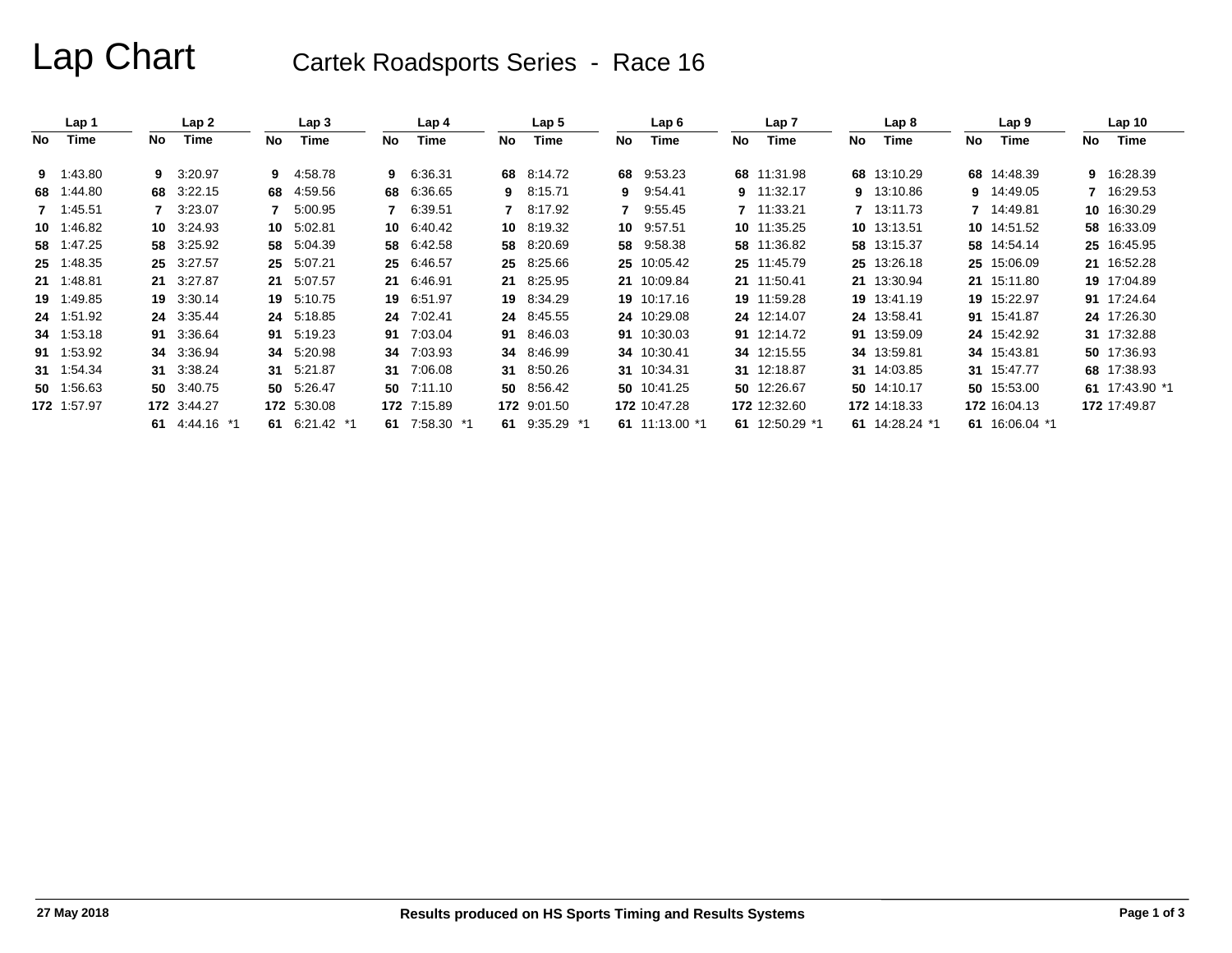# Lap Chart Cartek Roadsports Series - Race 16

|    | Lap 11         |    | Lap <sub>12</sub> |     | Lap <sub>13</sub> |    | Lap <sub>14</sub> |     | Lap <sub>15</sub> |     | Lap 16          |    | Lap 17          |    | Lap <sub>18</sub> |    | Lap <sub>19</sub> |     | Lap20           |
|----|----------------|----|-------------------|-----|-------------------|----|-------------------|-----|-------------------|-----|-----------------|----|-----------------|----|-------------------|----|-------------------|-----|-----------------|
| No | Time           | No | Time              | No. | Time              | No | Time              | No. | Time              | No. | Time            | No | Time            | No | Time              | No | Time              | No. | Time            |
|    | 7 18:07.33     |    | 10 19:48.32       |     | 10 21:27.81       |    | 10 23:07.82       |     | 10 24:50.87       |     | 68 27:37.46     |    | 68 29:16.39     |    | 68 30:56.07       |    | 68 32:35.22       |     | 68 34:14.90     |
|    | 10 18:09.24    |    | 58 19:49.24       |     | 58 21:28.04       |    | 172 23:09.21 *1   |     | 172 24:55.20 *1   |     | 10 27:39.13     |    | 31 29:16.66 *1  |    | 10 30:57.15       |    | 10 32:36.64       |     | 10 34:15.89     |
|    | 58 18:11.36    |    | 50 20:03.22 *1    |     | 25 21:46.77       |    | 21 23:37.72       |     | 21 25:24.11       |     | 34 27:40.10 *1  |    | 10 29:18.11     |    | 31 31:00.85 *1    | 9  | 32:43.18          |     | 9 34:22.85      |
|    | 25 18:26.04    |    | 25 20:06.25       |     | 21 21:56.74       |    | 91 23:49.50 *1    |     | 91 25:30.70 *1    |     | 9 27:46.18      |    | 24 29:20.12 *1  |    | 9 31:04.08        |    | 31 32:45.61 *1    |     | 58 34:25.29     |
|    | 21 18:32.45    |    | 21 20:16.33       |     | 91 22:09.02 *1    |    | 19 23:53.77       |     | 61 25:30.90 *2    |     | 58 27:47.54     |    | 34 29:23.64 *1  |    | 24 31:04.98 *1    |    | 58 32:45.97       |     | 7 34:25.38      |
|    | 19 18:46.45    |    | 91 20:19.51 *1    |     | 19 22:10.35       |    | 31 24:04.03 *1    |     | 24 25:40.70 *1    |     | 7 27:54.37      |    | 9 29:25.50      |    | 58 31:06.59       |    | 7 32:47.13        |     | 31 34:29.53 *1  |
|    | 34 18:52.98 *1 |    | 19 20:28.26       |     | 31 22:19.99 *1    |    | 34 24:11.81 *1    |     | 19 25:46.16       |     | 25 28:07.44     |    | 58 29:27.36     |    | 34 31:07.35 *1    |    | 34 32:50.98 *1    |     | 34 34:35.14 *1  |
|    | 24 19:10.19    |    | 31 20:28.42 *1    |     | 34 22:28.10 *1    |    | 50 24:12.50 $*1$  |     | 31 25:48.06 *1    |     | 21 28:18.13     |    | 7 29:31.29      |    | 7 31:08.94        |    | 25 33:08.43       |     | 25 34:58.60     |
|    | 9 19:20.91     |    | 34 20:44.11 *1    |     | 50 22:29.52 *1    |    | 58 24:18.12       |     | 34 25:55.02 *1    |     | 172 28:19.43 *1 |    | 25 29:47.66     |    | 25 31:27.84       |    | 21 33:20.53       |     | 21 35:01.03     |
|    | 61 19:21.42 *1 |    | 24 20:54.49       |     | 61 22:37.62 *1    |    | 68 24:19.71       |     | 50 25:56.36 *1    |     | 19 28:47.97     |    | 21 29:59.00     |    | 21 31:39.23       |    | 172 33:48.13 *1   |     | 61 35:28.87 *1  |
|    | 68 19:24.76    |    | 61 20:59.26 *1    |     | 24 22:39.34       |    | 9 24:27.62        |     | 68 25:58.45       |     | 91 28:51.20     |    | 172 30:14.50 *1 |    | 172 32:01.32 *1   |    | 61 33:49.92 *1    |     | 172 35:34.41 *1 |
|    | 172 19:36.30   |    | 68 21:02.84       |     | 68 22:40.97       |    | 7 24:39.13        |     | 9 26:06.87        |     | 61 28:57.42 *1  |    | 19 30:30.14     |    | 61 32:12.54 *1    |    | 19 34:06.49       |     | 19 35:49.74     |
|    |                |    | 9 21:09.92        |     | 9 22:48.73        |    | 25 24:39.44       |     | 58 26:07.86       |     | 50 28:58.17 *1  |    | 61 30:34.58 *1  |    | 19 32:22.58       |    |                   |     |                 |
|    |                |    | 7 21:13.65        |     | 7 23:01.66        |    |                   |     | 7 26:16.34        |     |                 |    |                 |    |                   |    |                   |     |                 |
|    |                |    | 172 21:21.90      |     |                   |    |                   |     | 25 26:26.70       |     |                 |    |                 |    |                   |    |                   |     |                 |

**91** 27:10.95

**61** 27:19.19 \*1

**31** 27:32.42

**24** 27:33.96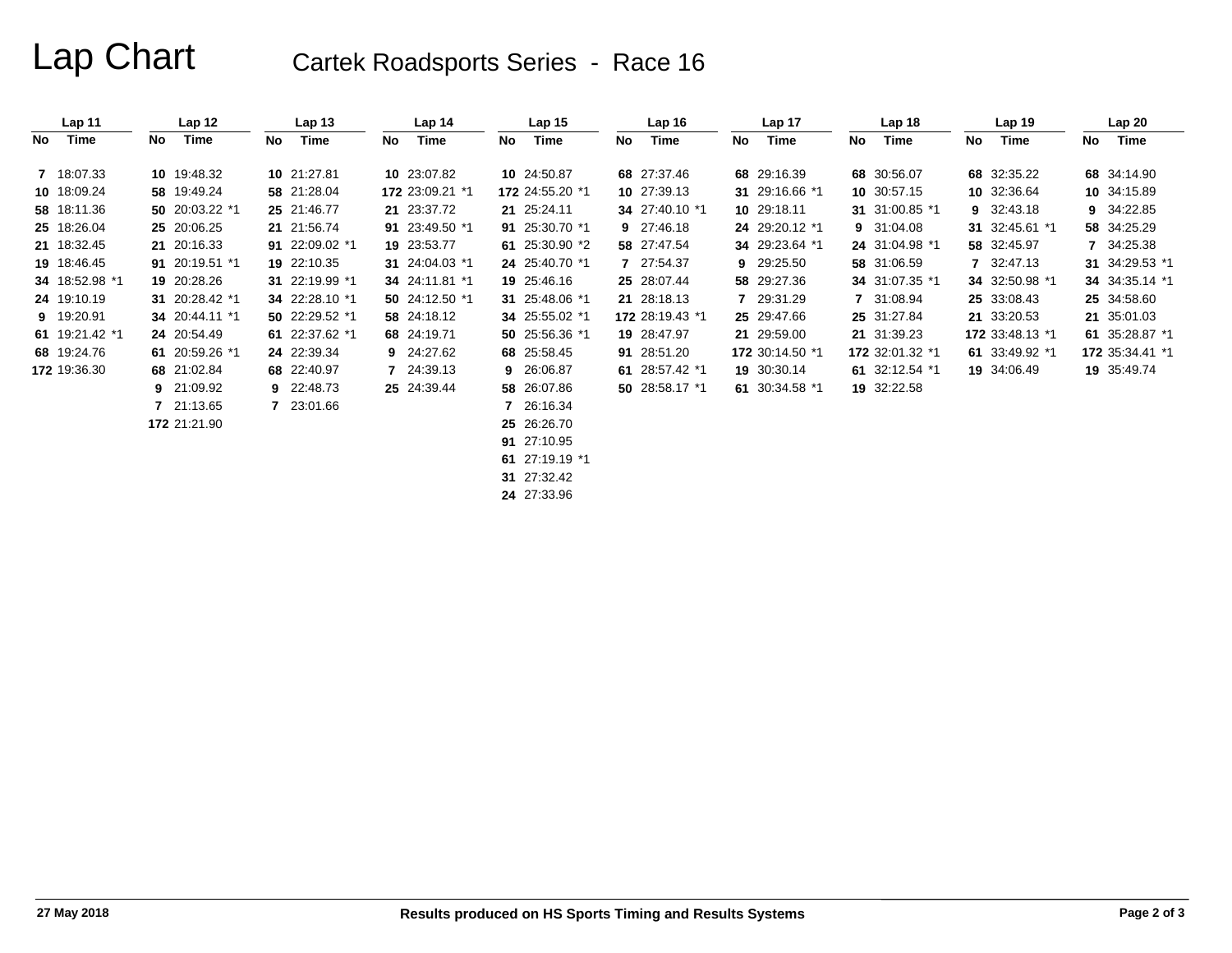# Lap Chart Cartek Roadsports Series - Race 16

|    | Lap21           |    | Lap22           |     | Lap23          |     | Lap <sub>24</sub> |    | Lap25           |    | Lap26           |    | Lap 27          |    | Lap28 |     | Lap29 |     | Lap30 |
|----|-----------------|----|-----------------|-----|----------------|-----|-------------------|----|-----------------|----|-----------------|----|-----------------|----|-------|-----|-------|-----|-------|
| No | Time            | No | Time            | No. | Time           | No. | Time              | No | Time            | No | Time            | No | Time            | No | Time  | No. | Time  | No. | Time  |
|    | 68 35:54.83     |    | 68 37:33.83     |     | 10 39:15.70    |     | 10 40:54.45       |    | 7 42:33.61      |    | 7 44:11.32      |    | 7 45:48.87      |    |       |     |       |     |       |
|    | 10 35:55.69     |    | 10 37:35.30     |     | 68 39:16.99    |     | 172 40:54.81 *2   |    | 10 42:33.76     |    | 10 44:13.79     |    | 10 45:54.53     |    |       |     |       |     |       |
|    | 9 36:02.01      |    | 7 37:40.59      |     | 7 39:18.65     |     | 7 40:56.24        |    | 9 42:40.23      |    | 9 44:19.53      |    | 9 45:58.90      |    |       |     |       |     |       |
|    | 7 36:02.95      |    | 9 37:41.81      |     | 19 39:19.25 *1 |     | 9 40:59.95        |    | 58 42:42.27     |    | 58 44:22.07     |    | 58 46:03.07     |    |       |     |       |     |       |
|    | 58 36:04.42     |    | 58 37:43.16     |     | 9 39:20.87     |     | 58 41:02.51       |    | 172 42:42.73 *2 |    | 172 44:28.63 *2 |    | 172 46:14.86 *2 |    |       |     |       |     |       |
|    | 31 36:13.59 *1  |    | 31 37:57.10 *1  |     | 58 39:22.55    |     | 19 41:03.51 *1    |    | 19 42:46.85 *1  |    | 19 44:30.75 *1  |    | 19 46:23.60 *1  |    |       |     |       |     |       |
|    | 34 36:18.97 *1  |    | 34 38:02.68 *1  |     | 31 39:40.74 *1 |     | 31 41:25.02 *1    |    | 31 43:09.25 *1  |    | 31 44:53.17 *1  |    | 31 46:37.60 *1  |    |       |     |       |     |       |
|    | 21 36:51.35     |    | 61 38:43.29 *1  |     | 34 39:46.72 *1 |     | 34 41:30.55 *1    |    | 34 43:15.48 *1  |    | 34 44:59.73 *1  |    | 34 46:44.09 *1  |    |       |     |       |     |       |
|    | 61 37:06.35 *1  |    | 25 38:50.13     |     | 61 40:20.58 *1 |     | 61 41:58.67 *1    |    | 61 43:36.74 *1  |    | 61 45:14.73 *1  |    | 61 46:52.72 *1  |    |       |     |       |     |       |
|    | 25 37:09.92     |    | 21 38:50.61     |     | 21 40:31.30    |     | 21 42:10.33       |    | 21 43:49.93     |    | 25 45:31.70     |    | 25 47:12.70     |    |       |     |       |     |       |
|    | 172 37:20.66 *1 |    | 172 39:07.18 *1 |     | 25 40:32.07    |     | 25 42:11.58       |    | 25 43:52.09     |    | 21 45:35.76     |    | 21 47:20.06     |    |       |     |       |     |       |
|    | 19 37:33.01     |    |                 |     |                |     |                   |    |                 |    |                 |    |                 |    |       |     |       |     |       |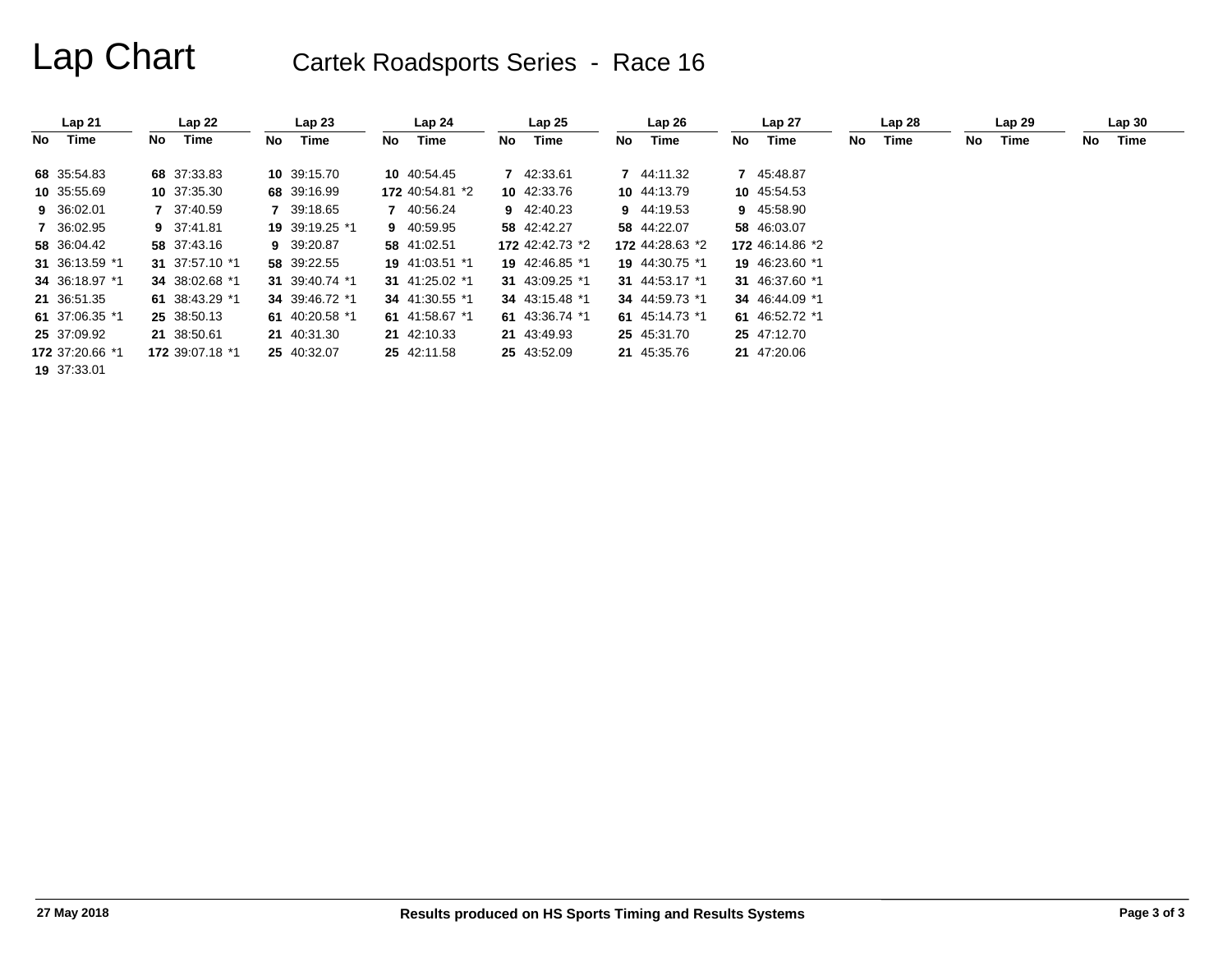### **Cartek Roadsports Series**

### **LAP TIMES - Race 16**

| $\overline{7}$ |                        | <b>Andy EBDON</b>        |                         |                         |                          |                            |                                             |                  |                            |                            |                             |
|----------------|------------------------|--------------------------|-------------------------|-------------------------|--------------------------|----------------------------|---------------------------------------------|------------------|----------------------------|----------------------------|-----------------------------|
|                | Lap                    | $\sim$ 1                 | 2 <sup>7</sup>          | $\overline{\mathbf{3}}$ | $\overline{4}$           | $\overline{\phantom{0}}$ 5 | $\overline{\phantom{0}}$ 6                  | $\overline{7}$   | 8                          | $\overline{\phantom{a}}$   | $\overline{10}$             |
|                | 1                      | 1:45.51                  | 1:37.56                 | 1:37.88                 | 1:38.56                  | 1:38.41                    | 1:37.53                                     | 1:37.76          | 1:38.52                    | 1:38.08                    | 1:39.72                     |
|                | 11                     | 1:37.80                  | 3:06.32                 | 1:48.01                 | 1:37.47                  | 1:37.21                    | 1:38.03                                     | 1:36.92          | 1:37.65                    | 1:38.19                    | 1:38.25                     |
|                | 21                     | 1:37.57                  | 1:37.64                 | 1:38.06                 | 1:37.59                  | 1:37.37                    | 1:37.71                                     | 1:37.55          |                            |                            |                             |
| 9              |                        | <b>Allan GIBSON</b>      |                         |                         |                          |                            |                                             |                  |                            |                            |                             |
|                | Lap                    | $\sim$ $-1$              | $\overline{\mathbf{2}}$ | $\overline{\mathbf{3}}$ | $\overline{\mathbf{4}}$  | $\overline{\phantom{0}}$ 5 | $\overline{\phantom{0}}$ 6                  | $\overline{7}$   | $\overline{\phantom{a}}$ 8 | $\overline{\phantom{a}}$   | $\overline{10}$             |
|                | $1 \quad \blacksquare$ | 1:43.80                  | 1:37.17                 | 1:37.81                 | 1:37.53                  | 1:39.40                    | 1:38.70                                     | 1:37.76          | 1:38.69                    | 1:38.19                    | 1:39.34                     |
|                | 11                     | 2:52.52                  | 1:49.01                 | 1:38.81                 | 1:38.89                  | 1:39.25                    | 1:39.31                                     | 1:39.32          | 1:38.58                    | 1:39.10                    | 1:39.67                     |
|                | 21                     | 1:39.16                  | 1:39.80                 | 1:39.06                 | 1:39.08                  | 1:40.28                    | 1:39.30                                     | 1:39.37          |                            |                            |                             |
| 10             |                        | <b>Imran KHAN</b>        |                         |                         |                          |                            |                                             |                  |                            |                            |                             |
|                | Lap                    | $\sim$ 1                 | $2^{\circ}$             | $\overline{\mathbf{3}}$ | $\overline{\phantom{a}}$ | $\overline{\phantom{0}}$ 5 | $\overline{\phantom{0}}$ 6                  | $\overline{7}$   | 8                          | 9                          | $\overline{\mathbf{10}}$    |
|                | $1 \quad$              | 1:46.82                  | 1:38.11                 | 1:37.88                 | 1:37.61                  | 1:38.90                    | 1:38.19                                     | 1:37.74          | 1:38.26                    | 1:38.01                    | 1:38.77                     |
|                | 11                     | 1:38.95                  | 1:39.08                 | 1:39.49                 | 1:40.01                  | 1:43.05                    | 2:48.26                                     | 1:38.98          | 1:39.04                    | 1:39.49                    | 1:39.25                     |
|                | 21                     | 1:39.80                  | 1:39.61                 | 1:40.40                 | 1:38.75                  | 1:39.31                    | 1:40.03                                     | 1:40.74          |                            |                            |                             |
| 19             |                        | <b>Callum NOBLE</b>      |                         |                         |                          |                            |                                             |                  |                            |                            |                             |
|                | Lap                    | $\sim$ $\sim$ 1.         | $\mathbf{2}$            | $\overline{\mathbf{3}}$ | $\overline{\mathbf{4}}$  | 5 <sup>5</sup>             | $\overline{\phantom{0}}$ 6                  | $\overline{7}$   | 8                          | 9                          | $\overline{10}$             |
|                | $1 \quad$              | 1:49.85                  | 1:40.29                 | 1:40.61                 | 1:41.22                  | 1:42.32                    | 1:42.87                                     | 1:42.12          | 1:41.91                    | 1:41.78                    | 1:41.92                     |
|                | 11                     | 1:41.56                  | 1:41.81                 | 1:42.09                 | 1:43.42                  | 1:52.39                    | 3:01.81                                     | 1:42.17          | 1:52.44                    | 1:43.91                    | 1:43.25                     |
|                | 21                     | 1:43.27                  | 1:46.24                 | 1:44.26                 | 1:43.34                  | 1:43.90                    | 1:47.85                                     |                  |                            |                            |                             |
| 21             |                        | <b>Josh JOHNSON</b>      |                         |                         |                          |                            |                                             |                  |                            |                            |                             |
|                | Lap                    | $\sim$ 1                 | $\mathbf{2}$            | $\overline{\mathbf{3}}$ | $\overline{4}$           | $\overline{\phantom{0}}$ 5 | $\overline{\phantom{0}}$ 6                  | $\overline{7}$   | 8                          | $\overline{\phantom{a}}$ 9 | $\overline{\phantom{0}}$ 10 |
|                | $1 -$                  | 1:48.81                  | 1:39.06                 | 1:39.70                 | 1:39.34                  | 1:39.04                    | 1:43.89                                     | 1:40.57          | 1:40.53                    | 1:40.86                    | 1:40.48                     |
|                | 11                     | 1:40.17                  | 1:43.88                 | 1:40.41                 | 1:40.98                  | 1:46.39                    | 2:54.02                                     | 1:40.87          | 1:40.23                    | 1:41.30                    | 1:40.50                     |
|                |                        | 21   1:50.32             | 1:59.26                 | 1:40.69                 | 1:39.03                  | 1:39.60                    | 1:45.83                                     | 1:39.30          |                            |                            |                             |
| 24             |                        | <b>Callum HOUCHEN</b>    |                         |                         |                          |                            |                                             |                  |                            |                            |                             |
|                |                        | Lap 1 2 3 4 5 6 7 8 9 10 |                         |                         |                          |                            |                                             |                  |                            |                            |                             |
|                |                        |                          |                         | 1:43.41                 |                          |                            | 1:43.56  1:43.14  1:43.53  1:44.99  1:44.34 |                  |                            | 1:44.51                    | 1:43.38                     |
|                | 11                     | 1:43.89                  |                         |                         |                          | 3:01.36 1:53.26            |                                             | 1:46.16  1:44.86 |                            |                            |                             |
| 25             |                        | <b>Darren BALL</b>       |                         |                         |                          |                            |                                             |                  |                            |                            |                             |
|                | Lap                    | $\sim$ 1                 | $\overline{\mathbf{2}}$ | $\overline{\mathbf{3}}$ | $\overline{\mathbf{4}}$  | $\overline{\phantom{0}}$ 5 | $\overline{\phantom{0}}$ 6                  | $\overline{7}$   | $\overline{\mathbf{8}}$    | $\overline{\phantom{a}}$   | $\overline{10}$             |
|                | $1 \quad$              | 1:48.35                  | 1:39.22                 | 1:39.64                 | 1:39.36                  | 1:39.09                    | 1:39.76                                     | 1:40.37          | 1:40.39                    | 1:39.91                    | 1:39.86                     |
|                | 11                     | 1:40.09                  | 1:40.21                 | 1:40.52                 | 2:52.67                  | 1:47.26                    | 1:40.74                                     | 1:40.22          | 1:40.18                    | 1:40.59                    | 1:50.17                     |
|                | 21                     | 2:11.32                  | 1:40.21                 | 1:41.94                 | 1:39.51                  | 1:40.51                    | 1:39.61                                     | 1:41.00          |                            |                            |                             |
| 31             |                        | <b>Sam SMITH</b>         |                         |                         |                          |                            |                                             |                  |                            |                            |                             |
|                | Lap                    | $\sim$ 1                 | $\overline{\mathbf{2}}$ | $\overline{\mathbf{3}}$ | $\overline{\mathbf{4}}$  | $\overline{\phantom{0}}$ 5 | $\overline{\phantom{0}}$ 6                  | $7 \t 8$         |                            | $\overline{\phantom{a}}$   | $\overline{10}$             |
|                | $1 \quad$              | 1:54.34                  | 1:43.90                 | 1:43.63                 | 1:44.21                  | 1:44.18                    | 1:44.05                                     | 1:44.56          | 1:44.98                    | 1:43.92                    | 1:45.11                     |
|                | 11                     | 2:55.54                  | 1:51.57                 | 1:44.04                 | 1:44.03                  | 1:44.36                    | 1:44.24                                     | 1:44.19          | 1:44.76                    | 1:43.92                    | 1:44.06                     |
|                | 21                     | 1:43.51                  | 1:43.64                 | 1:44.28                 | 1:44.23                  | 1:43.92                    | 1:44.43                                     |                  |                            |                            |                             |